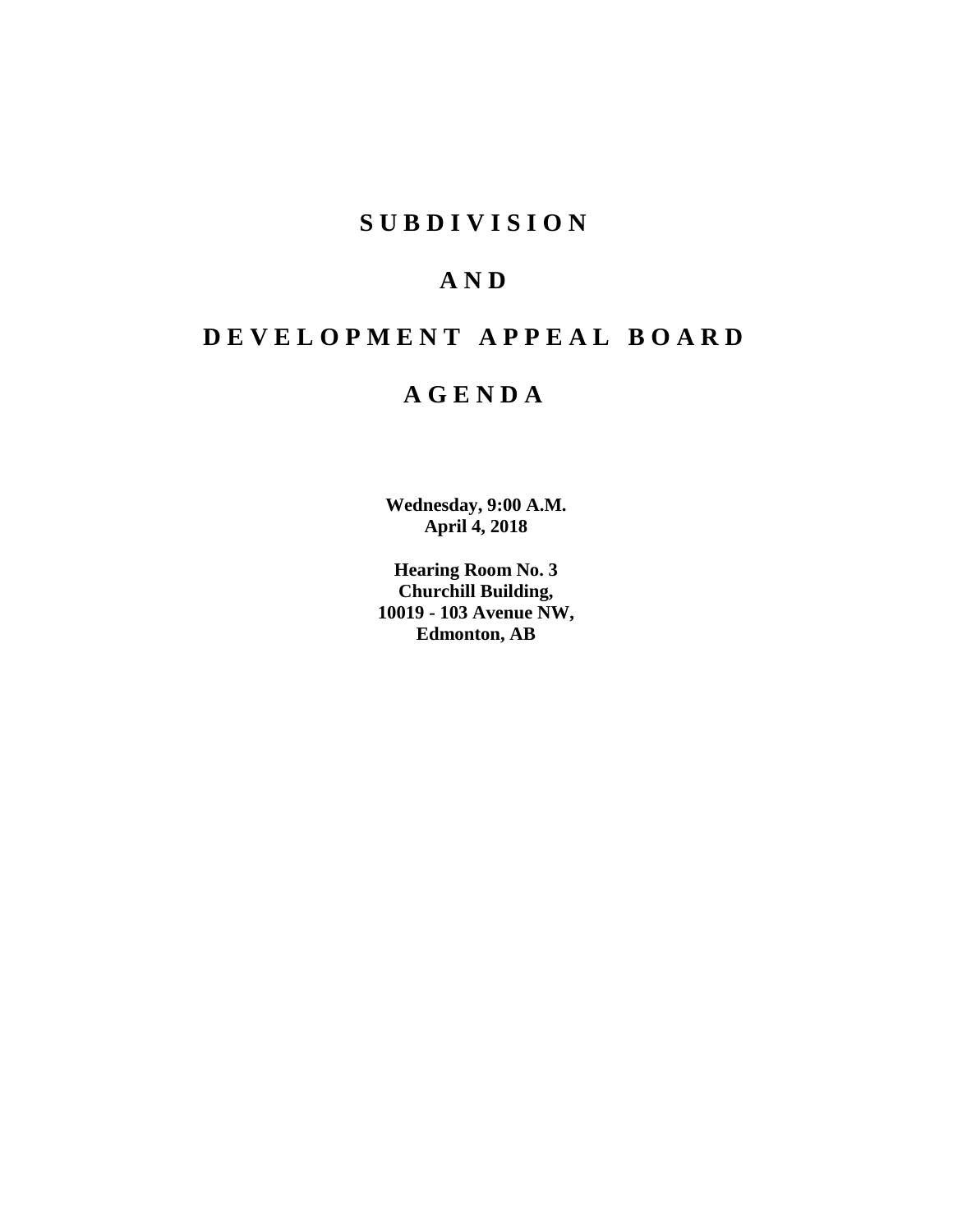## **SUBDIVISION AND DEVELOPMENT APPEAL BOARD HEARING ROOM NO. 3**

|              | 9:00 A.M.                                                                                                                     | SDAB-D-18-046 | Construct an Accessory Building (Garage,<br>$30.48m \times 15.24m$ |
|--------------|-------------------------------------------------------------------------------------------------------------------------------|---------------|--------------------------------------------------------------------|
|              |                                                                                                                               |               | 21007 - 97 Avenue NW<br>Project No.: 227580248-002                 |
|              |                                                                                                                               |               |                                                                    |
| $\mathbf{H}$ | $10:30$ A.M.                                                                                                                  | SDAB-S-18-004 | Create separate titles for a Semi-detached<br>Dwelling             |
|              |                                                                                                                               |               | 8710 - 128 Avenue NW<br>Project No.: 270639194-001                 |
|              |                                                                                                                               |               |                                                                    |
|              | Unless otherwise stated, all references to "section numbers" refer to<br>the authority under the Edmonton Zoning Bylaw 12800. |               |                                                                    |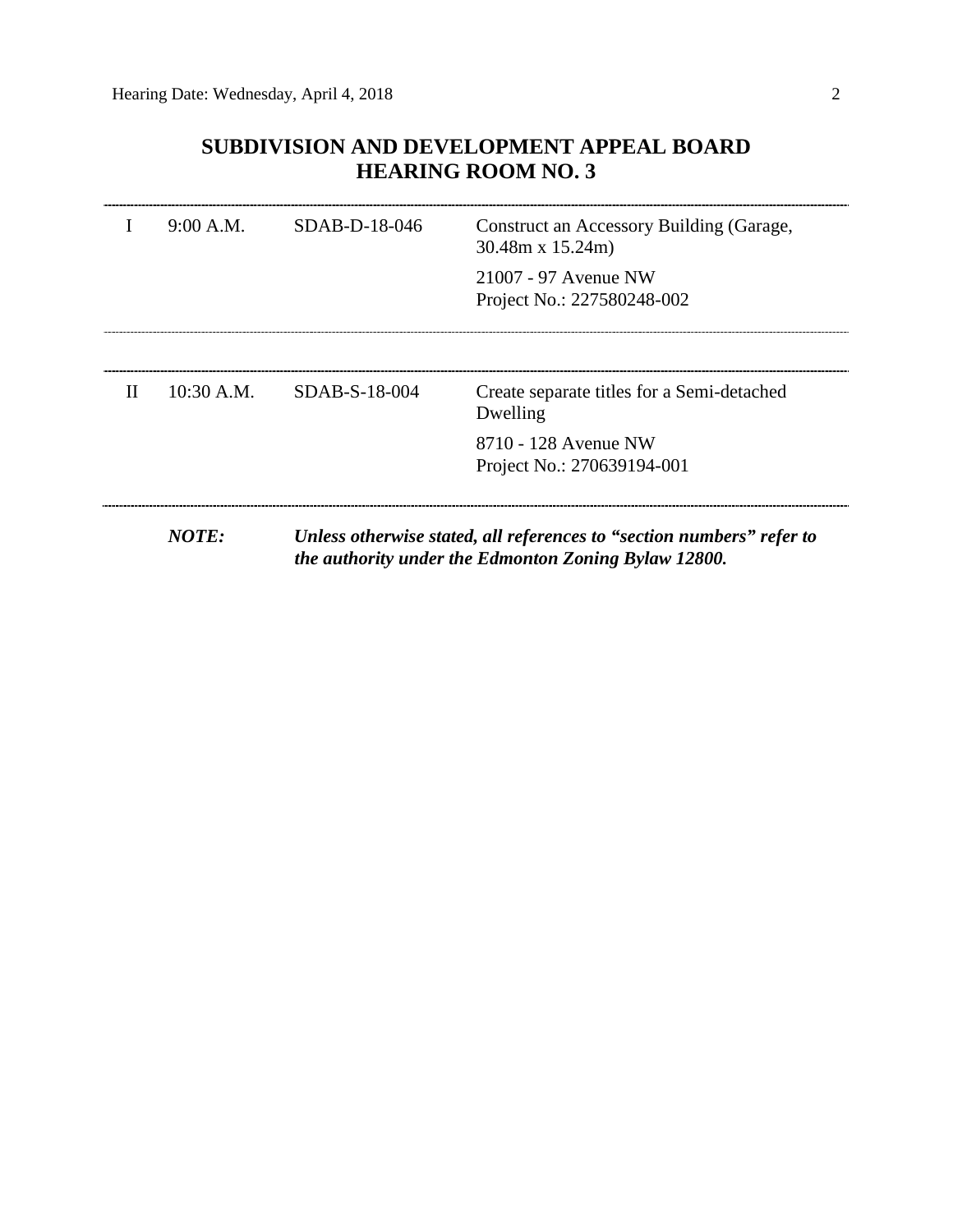| <u>ITEM I: 9:00 A.M.</u> |                                                        | FILE: SDAB-D-18-046                                                              |  |  |
|--------------------------|--------------------------------------------------------|----------------------------------------------------------------------------------|--|--|
|                          | AN APPEAL FROM THE DECISION OF THE DEVELOPMENT OFFICER |                                                                                  |  |  |
|                          | <b>APPELLANT:</b>                                      |                                                                                  |  |  |
|                          | <b>APPLICATION NO.:</b>                                | 227580248-002                                                                    |  |  |
|                          | <b>APPLICATION TO:</b>                                 | Construct an Accessory Building (Garage,<br>30.48m x 15.24m)                     |  |  |
|                          | <b>DECISION OF THE</b><br>DEVELOPMENT AUTHORITY:       | Refused                                                                          |  |  |
|                          | <b>DECISION DATE:</b>                                  | March 13, 2018                                                                   |  |  |
|                          | <b>DATE OF APPEAL:</b>                                 | March 13, 2018                                                                   |  |  |
|                          | <b>MUNICIPAL DESCRIPTION</b><br>OF SUBJECT PROPERTY:   | 21007 - 97 Avenue NW                                                             |  |  |
|                          | <b>LEGAL DESCRIPTION:</b>                              | Plan 5496HW Lot 14                                                               |  |  |
|                          | ZONE:                                                  | (RR) Rural Residential Zone                                                      |  |  |
|                          | <b>OVERLAY:</b>                                        | N/A                                                                              |  |  |
|                          | STATUTORY PLAN(S):                                     | Lewis Farms Area Structure Plan<br>Webber Greens Neighbourhood Structure<br>Plan |  |  |
|                          |                                                        |                                                                                  |  |  |

## *Grounds for Appeal*

The Appellant provided the following reasons for appealing the decision of the Development Authority:

Development permit was refused due to height allowance restrictions. Past the forty day application decision.

## *General Matters*

## **Appeal Information:**

The *Municipal Government Act*, RSA 2000, c M-26 states the following: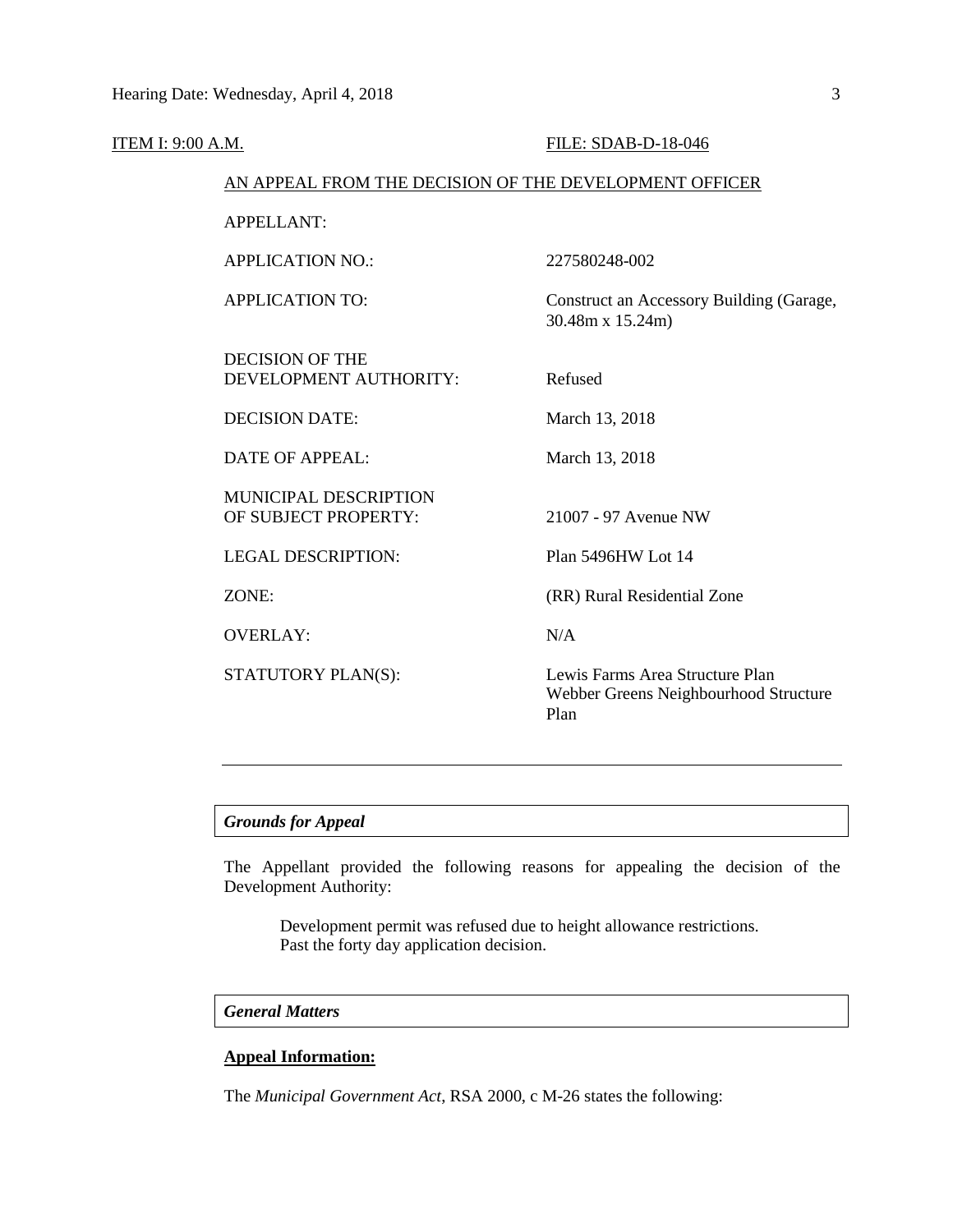#### **Grounds for Appeal**

**685(1)** If a development authority

- (a) fails or refuses to issue a development permit to a person,
- (b) issues a development permit subject to conditions, or
- (c) issues an order under section 645,

the person applying for the permit or affected by the order under section 645 may appeal to the subdivision and development appeal board.

#### **Appeals**

**686(1)** A development appeal to a subdivision and development appeal board is commenced by filing a notice of the appeal, containing reasons, with the board,

- (a) in the case of an appeal made by a person referred to in section 685(1)
	- (i) with respect to an application for a development permit,
		- (A) within 21 days after the date on which the decision is made under section 642, […]

### **Hearing and Decision**

**687(3)** In determining an appeal, the subdivision and development appeal board

…

- (a.1) must comply with the land use policies;
- (a.2) subject to section 638, must comply with any applicable statutory plans;
- (a.3) subject to clause (d), must comply with any land use bylaw in effect;

…

- (c) may confirm, revoke or vary the order, decision or development permit or any condition attached to any of them or make or substitute an order, decision or permit of its own;
- (d) may make an order or decision or issue or confirm the issue of a development permit even though the proposed development does not comply with the land use bylaw if, in its opinion,
	- (i) the proposed development would not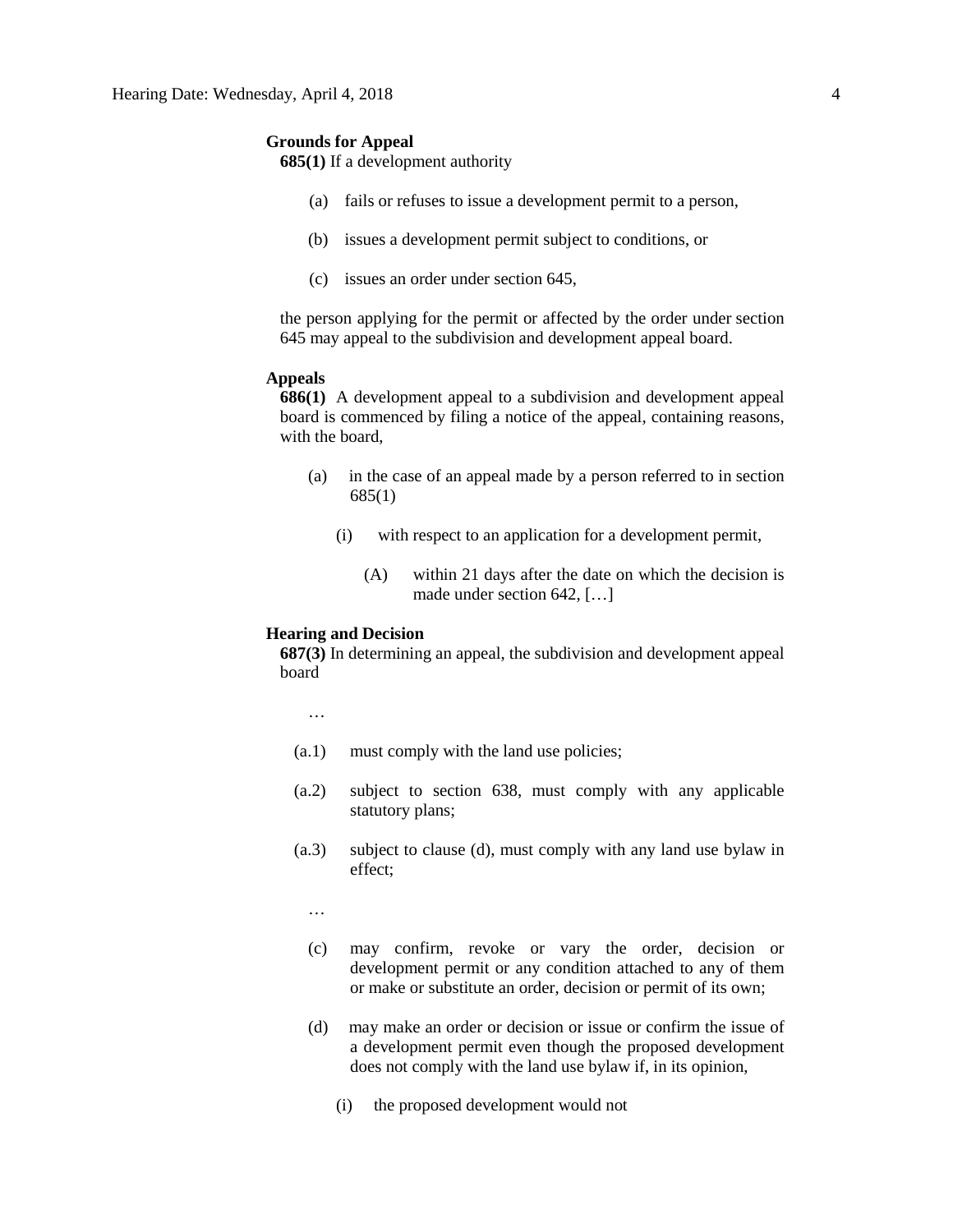- (A) unduly interfere with the amenities of the neighbourhood, or
- (B) materially interfere with or affect the use, enjoyment or value of neighbouring parcels of land,

and

**(ii) the proposed development conforms with the use prescribed for that land or building in the land use bylaw.**

#### **Non-conforming use and non-conforming buildings**

**643(1)** If a development permit has been issued on or before the day on which a land use bylaw or a land use amendment bylaw comes into force in a municipality and the bylaw would make the development in respect of which the permit was issued a non-conforming use or non-conforming building, the development permit continues in effect in spite of the coming into force of the bylaw.

**(2)** A non-conforming use of land or a building may be continued but if that use is discontinued for a period of 6 consecutive months or more, any future use of the land or building must conform with the land use bylaw then in effect.

**(3)** A non-conforming use of part of a building may be extended throughout the building but the building, whether or not it is a nonconforming building, may not be enlarged or added to and no structural alterations may be made to it or in it.

## **(4) A non-conforming use of part of a lot may not be extended or transferred in whole or in part to any other part of the lot and no additional buildings may be constructed on the lot while the nonconforming use continues.**

**(5)** A non-conforming building may continue to be used but the building may not be enlarged, added to, rebuilt or structurally altered except

- (a) to make it a conforming building,
- (b) for routine maintenance of the building, if the development authority considers it necessary, or
- (c) in accordance with a land use bylaw that provides minor variance powers to the development authority for the purposes of this section.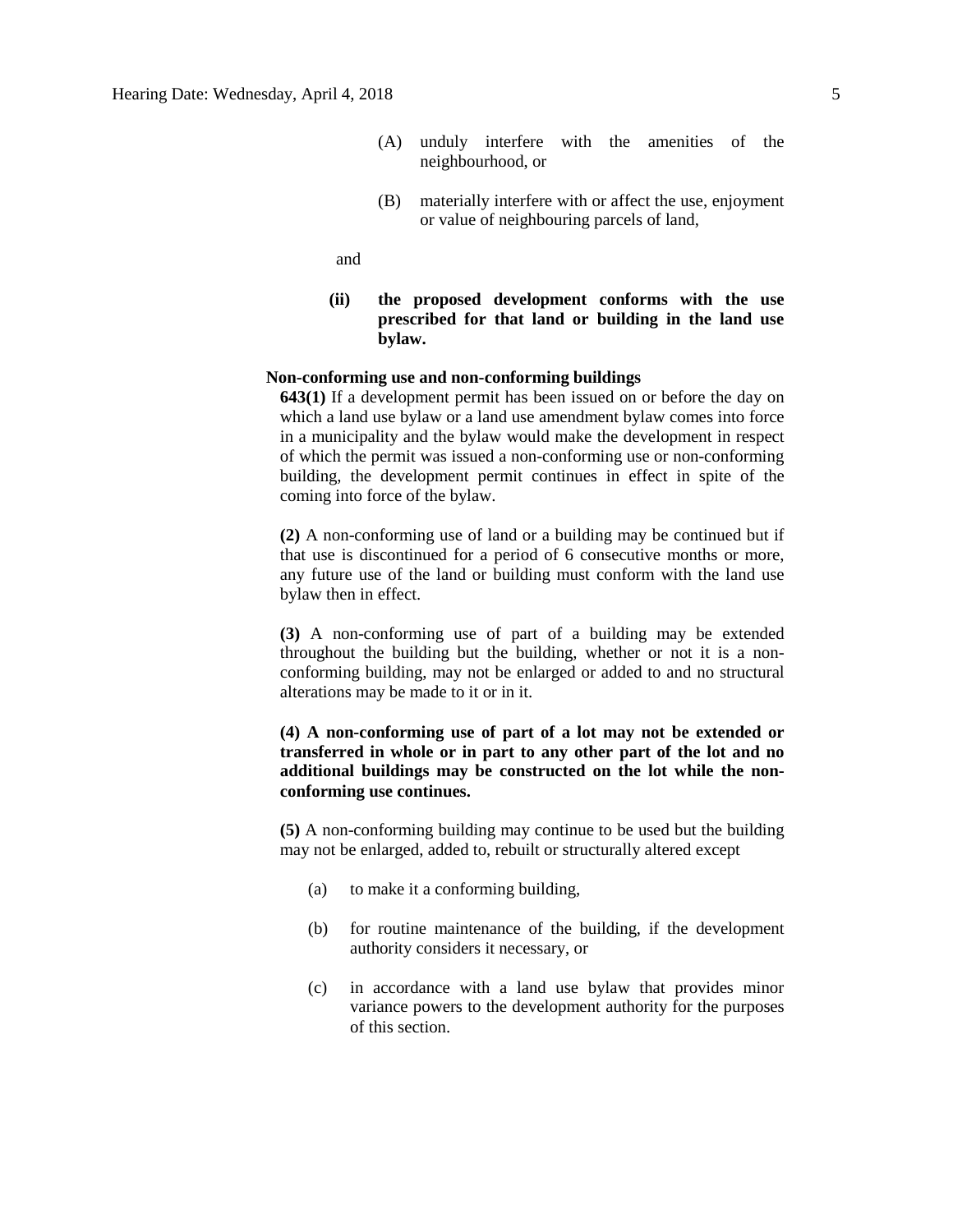**(6)** If a non-conforming building is damaged or destroyed to the extent of more than 75percent of the value of the building above its foundation, the building may not be repaired or rebuilt except in accordance with the land use bylaw.

**(7)** The land use or the use of a building is not affected by a change of ownership or tenancy of the land or building.

#### **General Provisions from the** *Edmonton Zoning Bylaw:*

A **Mobile Home** is **neither** a Permitted Use **nor** a Discretionary Use in the (RR) Rural Residential Zone.

Under section 7.2(4), **Mobile Home** means:

development consisting of transportable Single Detached Housing which is suitable for permanent occupancy, designed to be transported on its own wheels, and which is, upon its arrival at the Site where it is to be located, ready for occupancy except for incidental building operations such as placement on foundation supports and connection to utilities.

Under section 240.2(5), **Single Detached Housing** is a **Permitted Use** in the (RR) Rural Residential Zone.

Under section 7.2(8), **Single Detached Housing** means:

development consisting of a building containing only one Dwelling, which is separate from any other Dwelling or building. Where a Secondary Suite is a Permitted or Discretionary Use in a Zone, a building which contains Single Detached Housing may also contain a Secondary Suite. This Use includes Mobile Homes which conform to Section 78 of this Bylaw.

Section 7.1 provides the following with respect to *Use Definitions*:

- 1. Uses, as set out in subsections 7.2 through 7.9 inclusive, are grouped according to common functional or physical impact characteristics.
- 2. Use definitions are used to define the range of Uses, which are Permitted Uses or Discretionary Uses, within the various Zones of this Bylaw.
- 3. The following guidelines shall be applied in interpreting the Use definitions:
	- a. the typical purposes or activities, which may be listed in the definitions, are not intended to be exclusive or restrictive;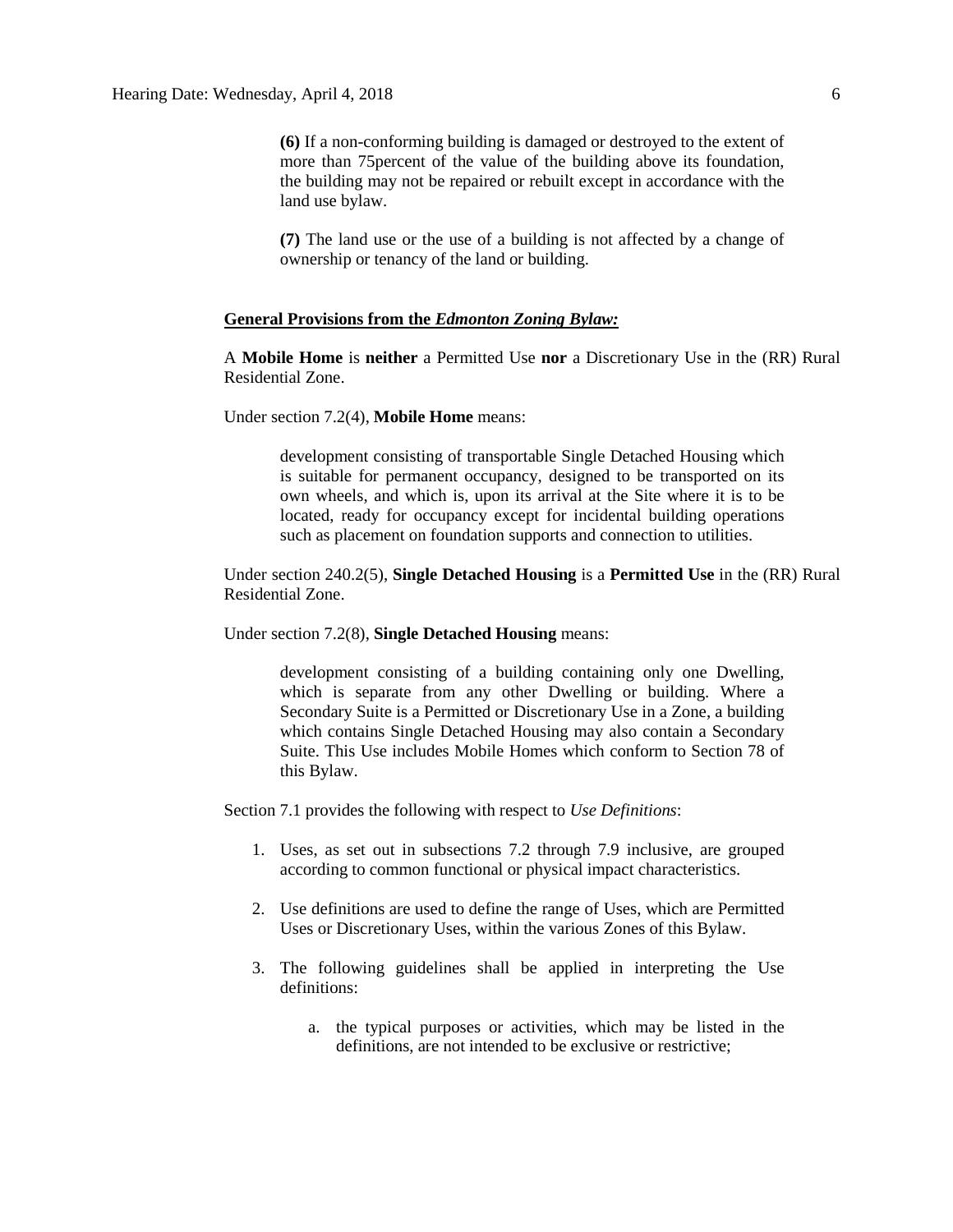- b. where specific purposes or activities do not conform to any Use definition or generally conform to the wording of two or more Use definitions, the Development Officer may, at their discretion, deem that the purposes or activities conform to and are included in that Use which they consider to be the most appropriate. In such a case, the Use shall be considered a Discretionary Use, whether or not the Use is listed as a Permitted Use or Discretionary Use within the applicable Zone; and
- c. the headings such as Residential Uses or Commercial Uses do not mean that the Uses listed under these headings are permitted only in Residential or Commercial Zones of this Bylaw. Reference must be made to the lists of Permitted Uses and Discretionary Uses within each Zone.

Section 78 provides the following with respect to *Mobile Homes*:

- 1. in any Zone, other than the [RMH](http://webdocs.edmonton.ca/InfraPlan/zoningbylaw/ZoningBylaw/Part2/Residential/250_(RMH)_Mobile_Home_Zone.htm) Zone, where a Mobile Home is the development proposed in an application for a Development Permit for Single Detached Housing, the following regulations shall apply:
	- a. the [Mobile Home](javascript:void(0);) shall be not less than  $5.5 \text{ m}$  in width or length; and
	- b. the Mobile Home shall be placed on a permanent foundation.

Section 50.1(1) provides the following with respect to *Accessory Uses and Buildings*:

A Use shall be Accessory to a Permitted or Discretionary Use which is a principal Use on the Site, if such Use complies with the definition of Accessory in this Bylaw. Notwithstanding the foregoing, Accessory parking may be on the same Site as the principal Use or comply with subsection 54.2(2) of this Bylaw.

Under section 6.1(2), **Accessory** means:

when used to describe a Use or building, a Use or building naturally or normally incidental, subordinate, and devoted to the principal Use or building, and located on the same lot or Site.

Under section 6.1(46), **Garage** means:

an Accessory building, or part of a principal building designed and used primarily for the storage of motor vehicles and includes a carport.

Under section 6.1(120), **Use** means:

the purposes or activities for which a piece of land or its buildings are designed, arranged, developed or intended, or for which it is occupied or maintained.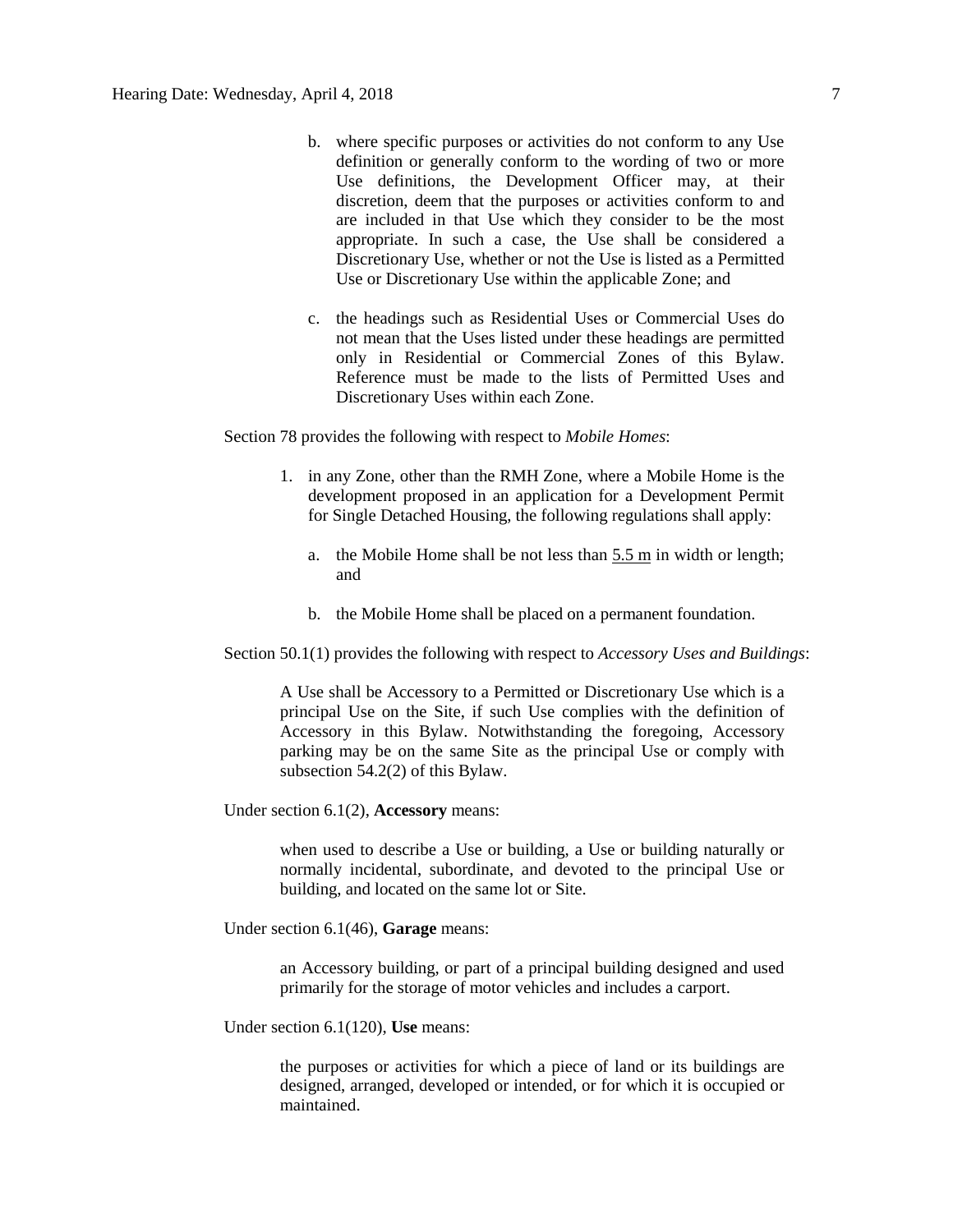Section 240.1 states that the **General Purpose** of the **(RR) Rural Residential Zone** is:

to provide for Single Detached Residential development of a permanent nature in a rural setting, generally without the provision of the full range of urban utility services. The RR Zone is intended to regulate rural residential development within existing rural residential subdivisions that existed prior to the passage of this Bylaw, and is not intended to facilitate future rural residential development and subdivision, which is contrary to the Municipal Development Plan.

#### *Height*

Section 50.3(3)(a) states "an Accessory building or structure shall not exceed  $4.3 \text{ m}$  in Height,  $[...]$ "

Under section 6.1(54), **Height** means "a vertical distance between two points."

#### **Development Officer's Determination**

**Accessory Building Height - The garage is 5.8m in height instead of 4.3m. (Section 50.3.3)** [unedited]

## Notice to Applicant/Appellant

Provincial legislation requires that the Subdivision and Development Appeal Board issue its official decision in writing within fifteen days of the conclusion of the hearing. Bylaw No. 11136 requires that a verbal announcement of the Board's decision shall be made at the conclusion of the hearing of an appeal, but the verbal decision is not final nor binding on the Board until the decision has been given in writing in accordance with the *Municipal Government Act*.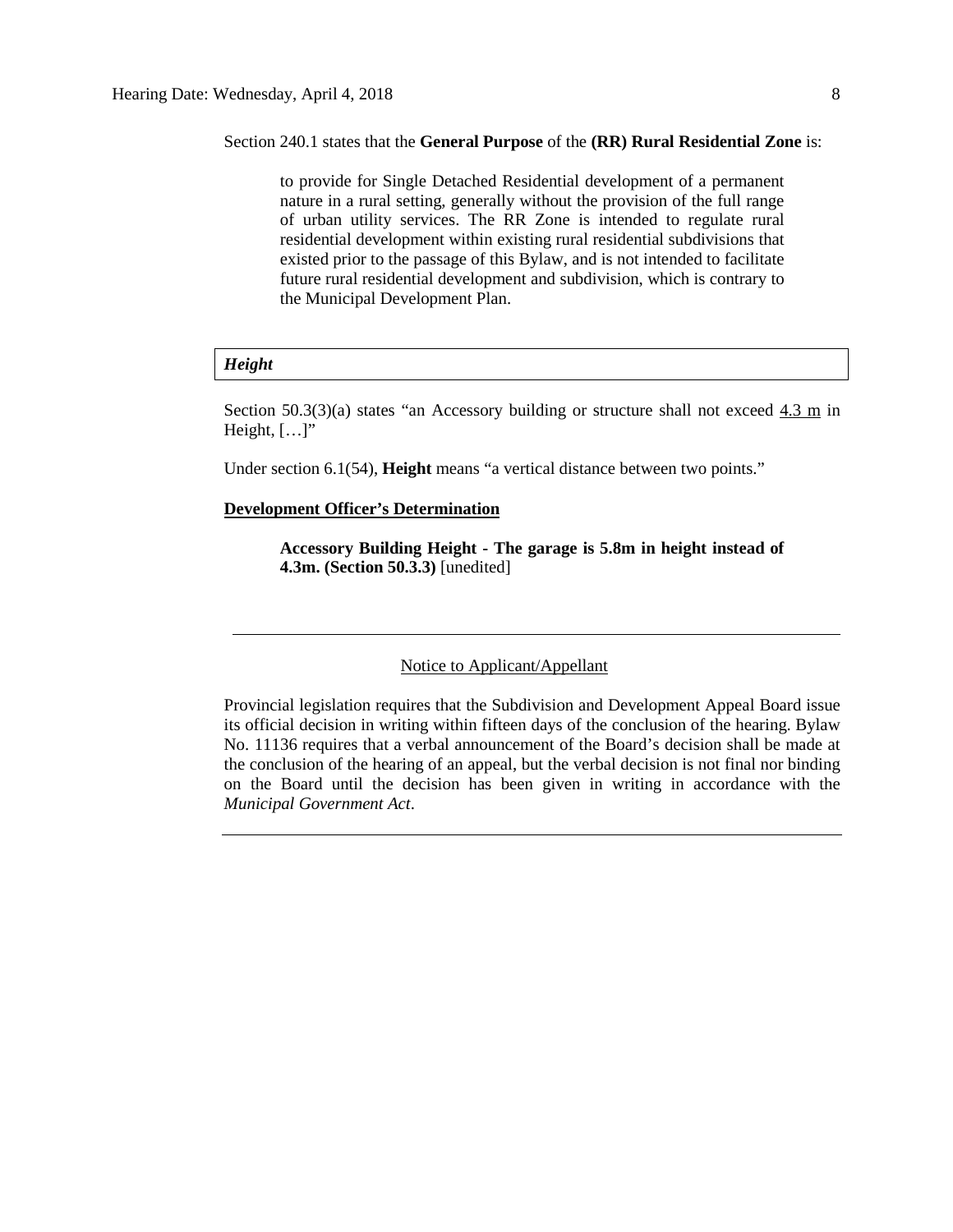|                                                                                                                                                                                                                                                                                                                                                                                                                            |                                                                                |                        |                                               | Project Number: 227580248-002<br>Application Date:                                                                               | JAN 31, 2018              |  |  |  |  |
|----------------------------------------------------------------------------------------------------------------------------------------------------------------------------------------------------------------------------------------------------------------------------------------------------------------------------------------------------------------------------------------------------------------------------|--------------------------------------------------------------------------------|------------------------|-----------------------------------------------|----------------------------------------------------------------------------------------------------------------------------------|---------------------------|--|--|--|--|
| <b>dmonton</b>                                                                                                                                                                                                                                                                                                                                                                                                             |                                                                                | <b>Application for</b> |                                               | Printed:                                                                                                                         | March 13, 2018 at 3:41 PM |  |  |  |  |
|                                                                                                                                                                                                                                                                                                                                                                                                                            | Page:<br>1 of 1                                                                |                        |                                               |                                                                                                                                  |                           |  |  |  |  |
| <b>Accessory Building Development and Building Permit</b>                                                                                                                                                                                                                                                                                                                                                                  |                                                                                |                        |                                               |                                                                                                                                  |                           |  |  |  |  |
| This document is a record of a Development Permit and/or Building Permit application, and a record of the decision for the undertaking<br>described below, subject to the limitations and conditions of this permit, of the Edmonton Zoning Bylaw 12800 as amended, Safety Codes<br>Act RSA 2000, Safety Codes Act Permit Regulation, Alberta Building Code and City of Edmonton Bylaw 15894 Safety Codes Permit<br>Bylaw. |                                                                                |                        |                                               |                                                                                                                                  |                           |  |  |  |  |
| Applicant                                                                                                                                                                                                                                                                                                                                                                                                                  |                                                                                |                        | Property Address(es) and Legal Description(s) |                                                                                                                                  |                           |  |  |  |  |
|                                                                                                                                                                                                                                                                                                                                                                                                                            |                                                                                |                        | 21007 - 97 AVENUE NW                          |                                                                                                                                  |                           |  |  |  |  |
|                                                                                                                                                                                                                                                                                                                                                                                                                            |                                                                                |                        | Plan 5496HW Lot 14                            |                                                                                                                                  |                           |  |  |  |  |
|                                                                                                                                                                                                                                                                                                                                                                                                                            |                                                                                |                        |                                               |                                                                                                                                  |                           |  |  |  |  |
|                                                                                                                                                                                                                                                                                                                                                                                                                            |                                                                                |                        |                                               |                                                                                                                                  |                           |  |  |  |  |
| Scope of Application                                                                                                                                                                                                                                                                                                                                                                                                       |                                                                                |                        |                                               |                                                                                                                                  |                           |  |  |  |  |
| To construct an Accessory Building (Garage, 30.48m x 15.24m).                                                                                                                                                                                                                                                                                                                                                              |                                                                                |                        |                                               |                                                                                                                                  |                           |  |  |  |  |
| Permit Details                                                                                                                                                                                                                                                                                                                                                                                                             |                                                                                |                        |                                               |                                                                                                                                  |                           |  |  |  |  |
| Building Area (sq. ft.): 5000                                                                                                                                                                                                                                                                                                                                                                                              |                                                                                |                        | Class of Permit:                              |                                                                                                                                  |                           |  |  |  |  |
| Stat. Plan Overlay/Annex Area: (nonc)                                                                                                                                                                                                                                                                                                                                                                                      |                                                                                |                        | Type of Accessory Building: Shed (040)        |                                                                                                                                  |                           |  |  |  |  |
| I/We certify that the above noted details are correct.                                                                                                                                                                                                                                                                                                                                                                     |                                                                                |                        |                                               |                                                                                                                                  |                           |  |  |  |  |
| Applicant signature:                                                                                                                                                                                                                                                                                                                                                                                                       |                                                                                |                        |                                               |                                                                                                                                  |                           |  |  |  |  |
| <b>Development Application Decision</b>                                                                                                                                                                                                                                                                                                                                                                                    |                                                                                |                        |                                               |                                                                                                                                  |                           |  |  |  |  |
| Refused                                                                                                                                                                                                                                                                                                                                                                                                                    |                                                                                |                        |                                               |                                                                                                                                  |                           |  |  |  |  |
| <b>Reasons for Refusal</b><br>Accessory Building Height - The garage is 5.8m in height instead of 4.3m. (Section 50.3.3)                                                                                                                                                                                                                                                                                                   |                                                                                |                        |                                               |                                                                                                                                  |                           |  |  |  |  |
| Variances                                                                                                                                                                                                                                                                                                                                                                                                                  |                                                                                |                        |                                               |                                                                                                                                  |                           |  |  |  |  |
|                                                                                                                                                                                                                                                                                                                                                                                                                            |                                                                                |                        |                                               |                                                                                                                                  |                           |  |  |  |  |
| <b>Rights of Appeal</b>                                                                                                                                                                                                                                                                                                                                                                                                    |                                                                                |                        |                                               | The Applicant has the right of appeal within 14 days of receiving notice of the Development Application Decision, as outlined in |                           |  |  |  |  |
|                                                                                                                                                                                                                                                                                                                                                                                                                            | Chapter 24, Section 683 through 689 of the Municipal Government Amendment Act. |                        |                                               |                                                                                                                                  |                           |  |  |  |  |
|                                                                                                                                                                                                                                                                                                                                                                                                                            |                                                                                |                        |                                               |                                                                                                                                  |                           |  |  |  |  |
| Issue Date: Mar 13, 2018                                                                                                                                                                                                                                                                                                                                                                                                   | <b>Development Authority: BERNUY, MICHELLE</b>                                 |                        |                                               | Signature:                                                                                                                       |                           |  |  |  |  |
| Fees                                                                                                                                                                                                                                                                                                                                                                                                                       |                                                                                |                        |                                               |                                                                                                                                  |                           |  |  |  |  |
|                                                                                                                                                                                                                                                                                                                                                                                                                            | <b>Fee Amount</b>                                                              | <b>Amount Paid</b>     | Receipt #                                     | Date Paid                                                                                                                        |                           |  |  |  |  |
| <b>Building Permit Fee</b>                                                                                                                                                                                                                                                                                                                                                                                                 | \$108.00                                                                       | \$108.00               | 04773801                                      | Jan 31, 2018                                                                                                                     |                           |  |  |  |  |
| Safety Codes Fee                                                                                                                                                                                                                                                                                                                                                                                                           | \$4.50                                                                         | \$4.50                 | 04773801                                      | Jan 31, 2018                                                                                                                     |                           |  |  |  |  |
| Dev. Application Fee                                                                                                                                                                                                                                                                                                                                                                                                       | \$116.00                                                                       | \$116.00               | 04773801                                      | Jan 31, 2018                                                                                                                     |                           |  |  |  |  |
| Total GST Amount:                                                                                                                                                                                                                                                                                                                                                                                                          | \$0.00                                                                         |                        |                                               |                                                                                                                                  |                           |  |  |  |  |
| Totals for Permit:                                                                                                                                                                                                                                                                                                                                                                                                         | \$228.50                                                                       | \$228.50               |                                               |                                                                                                                                  |                           |  |  |  |  |
|                                                                                                                                                                                                                                                                                                                                                                                                                            |                                                                                |                        |                                               |                                                                                                                                  |                           |  |  |  |  |
|                                                                                                                                                                                                                                                                                                                                                                                                                            |                                                                                |                        |                                               |                                                                                                                                  |                           |  |  |  |  |
|                                                                                                                                                                                                                                                                                                                                                                                                                            |                                                                                |                        |                                               |                                                                                                                                  |                           |  |  |  |  |
|                                                                                                                                                                                                                                                                                                                                                                                                                            |                                                                                |                        |                                               |                                                                                                                                  |                           |  |  |  |  |
|                                                                                                                                                                                                                                                                                                                                                                                                                            |                                                                                |                        |                                               |                                                                                                                                  |                           |  |  |  |  |
|                                                                                                                                                                                                                                                                                                                                                                                                                            |                                                                                | THIS IS NOT A PERMIT   |                                               |                                                                                                                                  |                           |  |  |  |  |
|                                                                                                                                                                                                                                                                                                                                                                                                                            |                                                                                |                        |                                               |                                                                                                                                  |                           |  |  |  |  |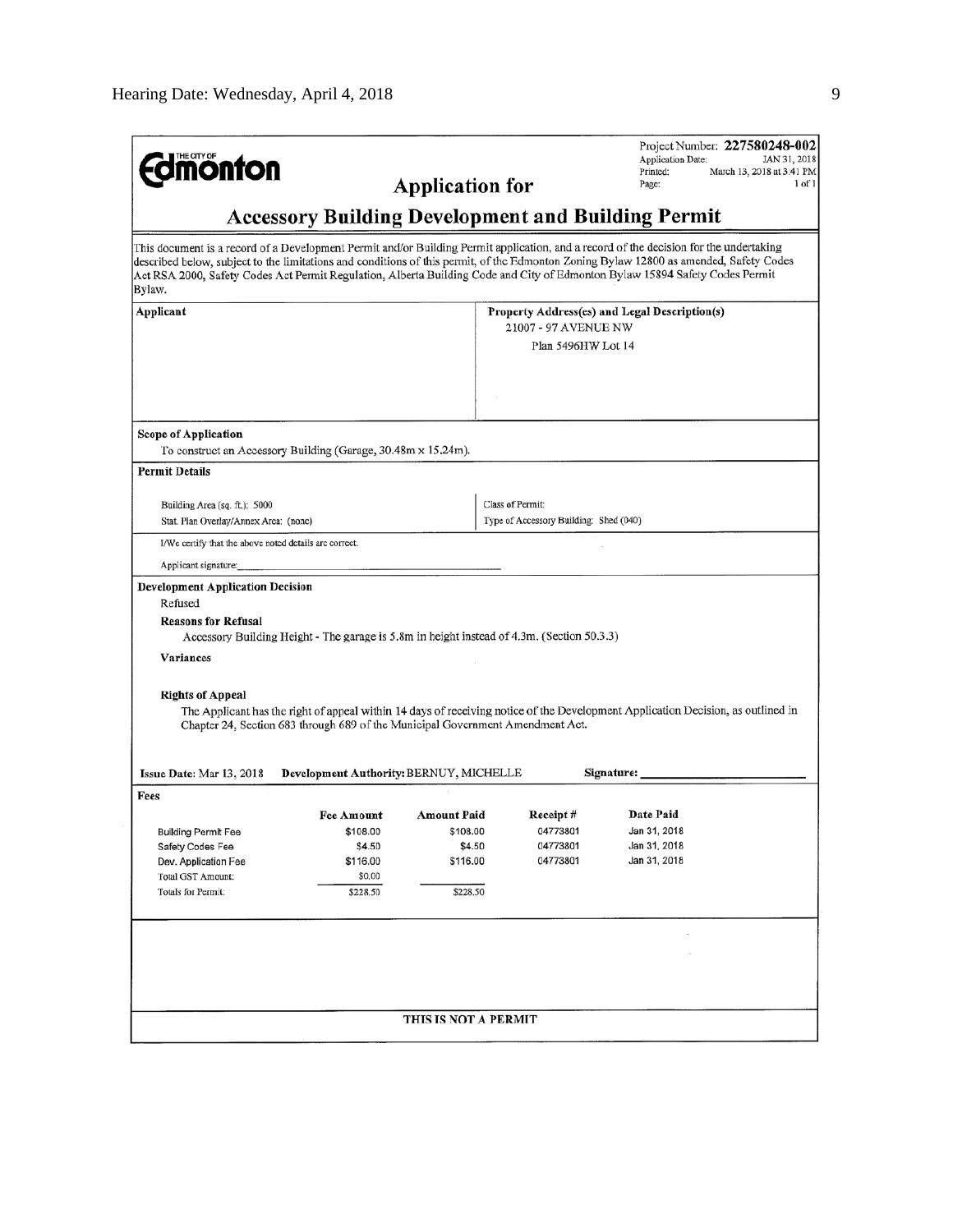

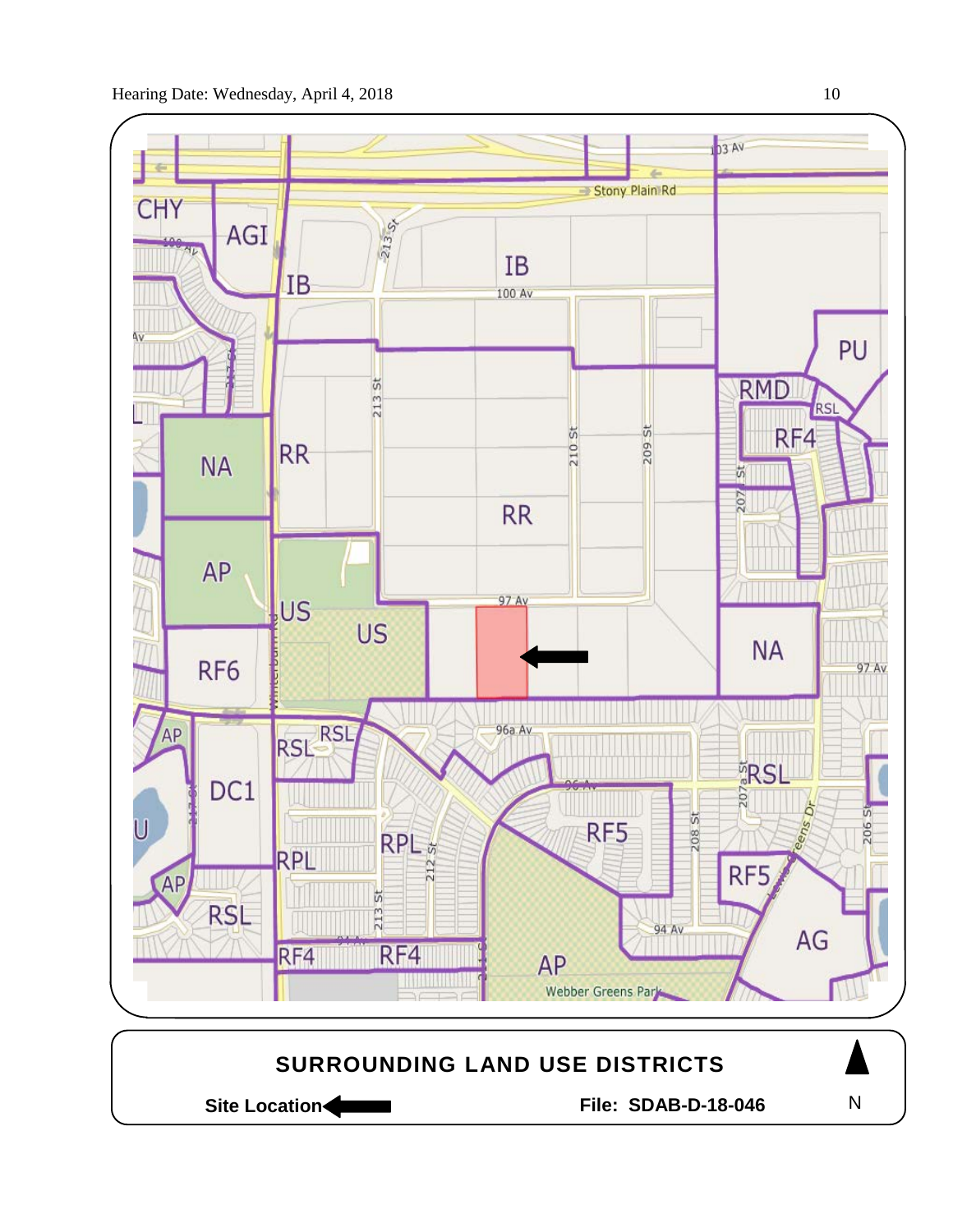| AN ALLEAL FROM THE DECISION OF THE SUBDIVISION AUTHORITY |                                                        |
|----------------------------------------------------------|--------------------------------------------------------|
| <b>APPELLANT:</b>                                        |                                                        |
| <b>APPLICATION NO.:</b>                                  | 270639194-001                                          |
| <b>APPLICATION TO:</b>                                   | Create separate titles for a Semi-detached<br>Dwelling |
| <b>DECISION OF THE</b><br><b>SUBDIVISION AUTHORITY:</b>  | Refused                                                |
| <b>DECISION DATE:</b>                                    | February 22, 2018                                      |
| <b>DATE OF APPEAL:</b>                                   | March 7, 2018                                          |
| MUNICIPAL DESCRIPTION<br>OF SUBJECT PROPERTY:            | 8710 - 128 Avenue NW                                   |
| <b>LEGAL DESCRIPTION:</b>                                | Plan 4830Q Blk 10 Lot 1                                |
| ZONE:                                                    | (RF4) Semi-Detached Residential Zone                   |
| <b>OVERLAY:</b>                                          | Mature Neighbourhood Overlay                           |
| <b>STATUTORY PLAN:</b>                                   | N/A                                                    |
|                                                          |                                                        |

AN APPEAL FROM THE DECISION OF THE SUBDIVISION AUTHORITY

## *Grounds for Appeal*

The Appellant provided the following reasons for appealing the decision of the Subdivision Authority:

The above noted subdivision application has been refused because it does not comply with the minimum Development Regulations identified in Section 150.4(2) of the City of Edmonton Zoning Bylaw.

Some background on the situation:

The lot (and former single residence) was purchased in 1989 and the residence was demolished. Prior to demolition the single residence faced 88 Street/West. A new permit was requested and granted in 1990 to build the existing residence (a duplex) that now faces 128 Ave/South.

I would like to appeal the decision made on Feb 22, 2018 for the following reasons;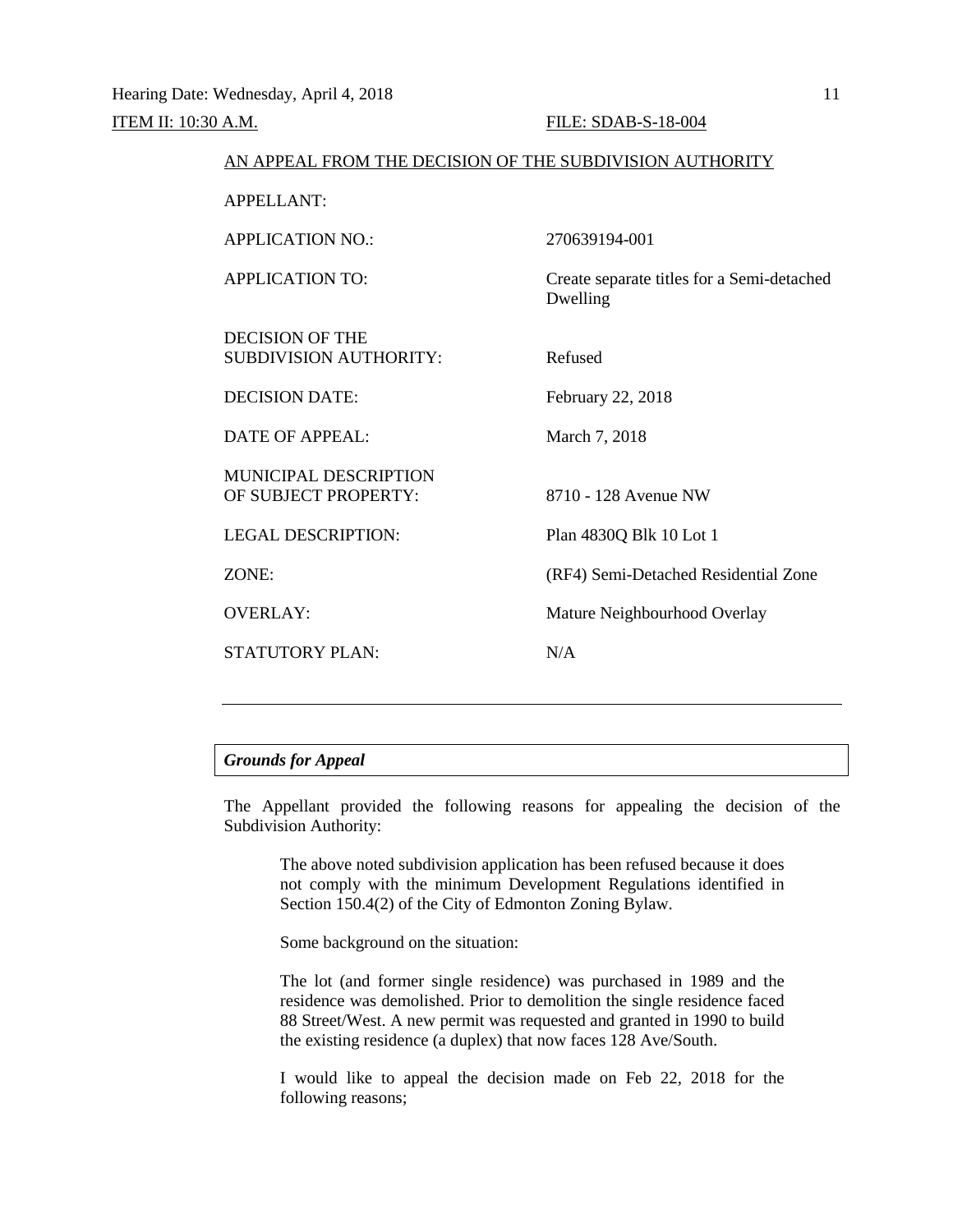- No physical changes are being made to any structure, the request was made to split the title from one land title to two separate titles on a duplex that has existed for 28 years
- The duplex is built in an approved RF4 Zone Semi Detached Residential Zone
- There was no mention of site discrepancies in 1990 when the permit was granted; If having separate titles was an issue due to site discrepancies, I feel it should have been noted at the time the permit was granted and we could've made a more informed decision prior to constructing a duplex that may have to remain one title forever
- The duplex directly across the street from us is also "site deficient" by the same definition and is two separate titles
- The duplex was constructed prior to 1992 when the rules surrounding the Sewer and Water Services were changed, therefore the separate sewer issue does not apply in this situation, but we would have the required inspections as set out by EPCOR Storm/Sewer and EPCOR Water services completed to meet full compliance

### *General Matters*

#### **Appeal Information:**

The *Municipal Government Act*, RSA 2000, c M-26 states the following:

#### **Appeals**

**678(1)** The decision of a subdivision authority on an application for subdivision approval may be appealed

- (a) by the applicant for the approval,
- (b) by a Government department if the application is required by the subdivision and development regulations to be referred to that department,
- (c) by the council of the municipality in which the land to be subdivided is located if the council, a designated officer of the municipality or the municipal planning commission of the municipality is not the subdivision authority, or
- (d) by a school board with respect to
	- (i) the allocation of municipal reserve and school reserve or money in place of the reserve,
	- (ii) the location of school reserve allocated to it, or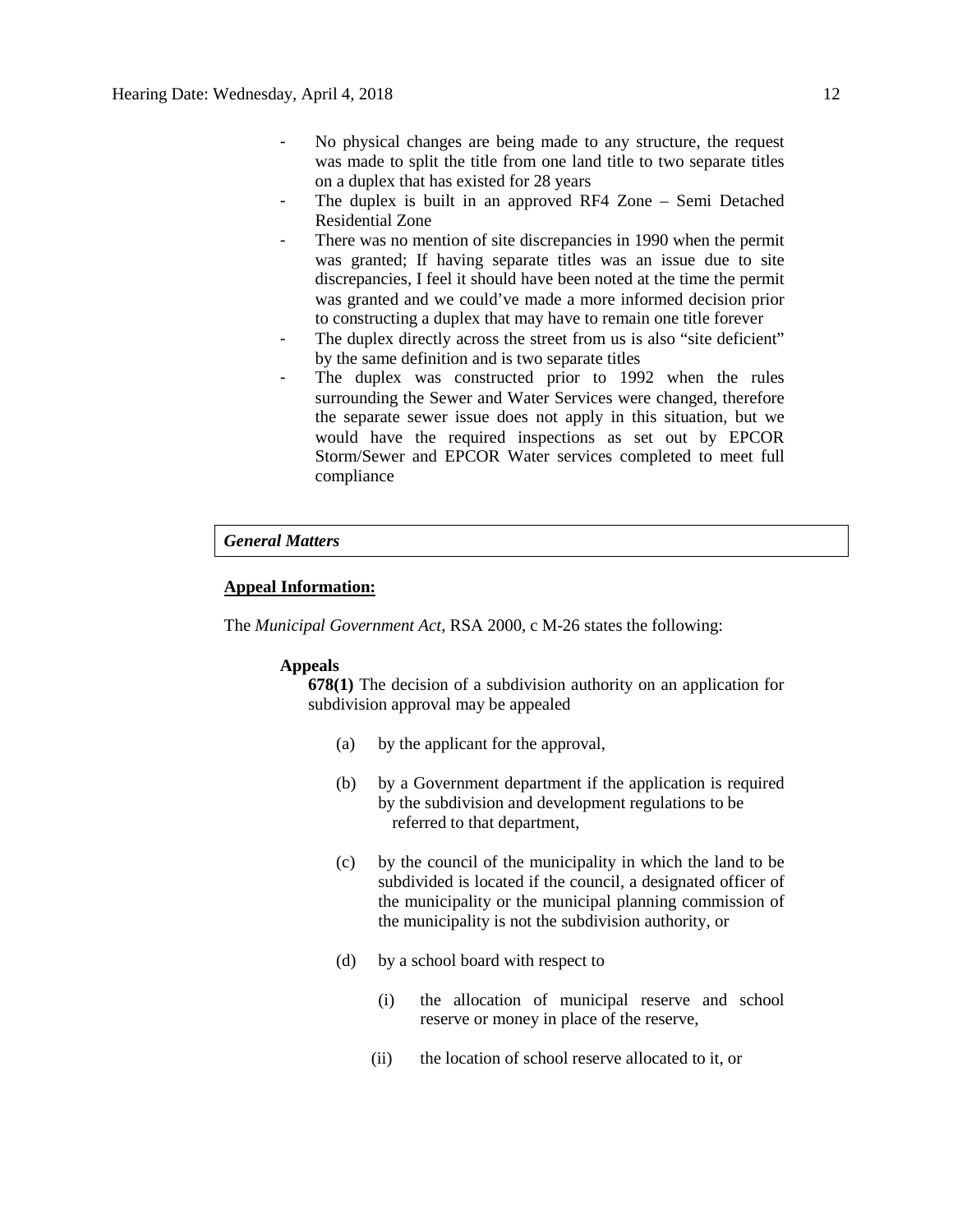(iii) the amount of school reserve or money in place of the reserve.

**(2)** An appeal under subsection (1) may be commenced by filing a notice of appeal within 14 days after receipt of the written decision of the subdivision authority or deemed refusal by the subdivision authority in accordance with section 681

- (a) with the Municipal Government Board
	- (i) if the land that is the subject of the application is within the Green Area as classified by the Minister responsible for the Public Lands Act,
	- (ii) if the land that is the subject of the application contains, is adjacent to or is within the prescribed distance of a highway, a body of water, a sewage treatment or waste management facility or a historical site, or
- (iii) in any other circumstances described in the regulations under section 694(1)(h.2),

or

(b) in all other cases, with the subdivision and development appeal board.

**(2.1)** Despite subsection (2)(a), if the land that is the subject-matter of the appeal would have been in an area described in subsection (2)(a) except that the affected Government department agreed, in writing, to vary the distance under the subdivision and development regulations, the notice of appeal must be filed with the subdivision and development appeal board.

**(3)** For the purpose of subsection (2), the date of receipt of the decision is deemed to be 7 days from the date the decision is mailed.

**(4)** A notice of appeal under this section must contain

- (a) the legal description and municipal location, if applicable, of the land proposed to be subdivided, and
- (b) the reasons for appeal, including the issues in the decision or the conditions imposed in the approval that are the subject of the appeal.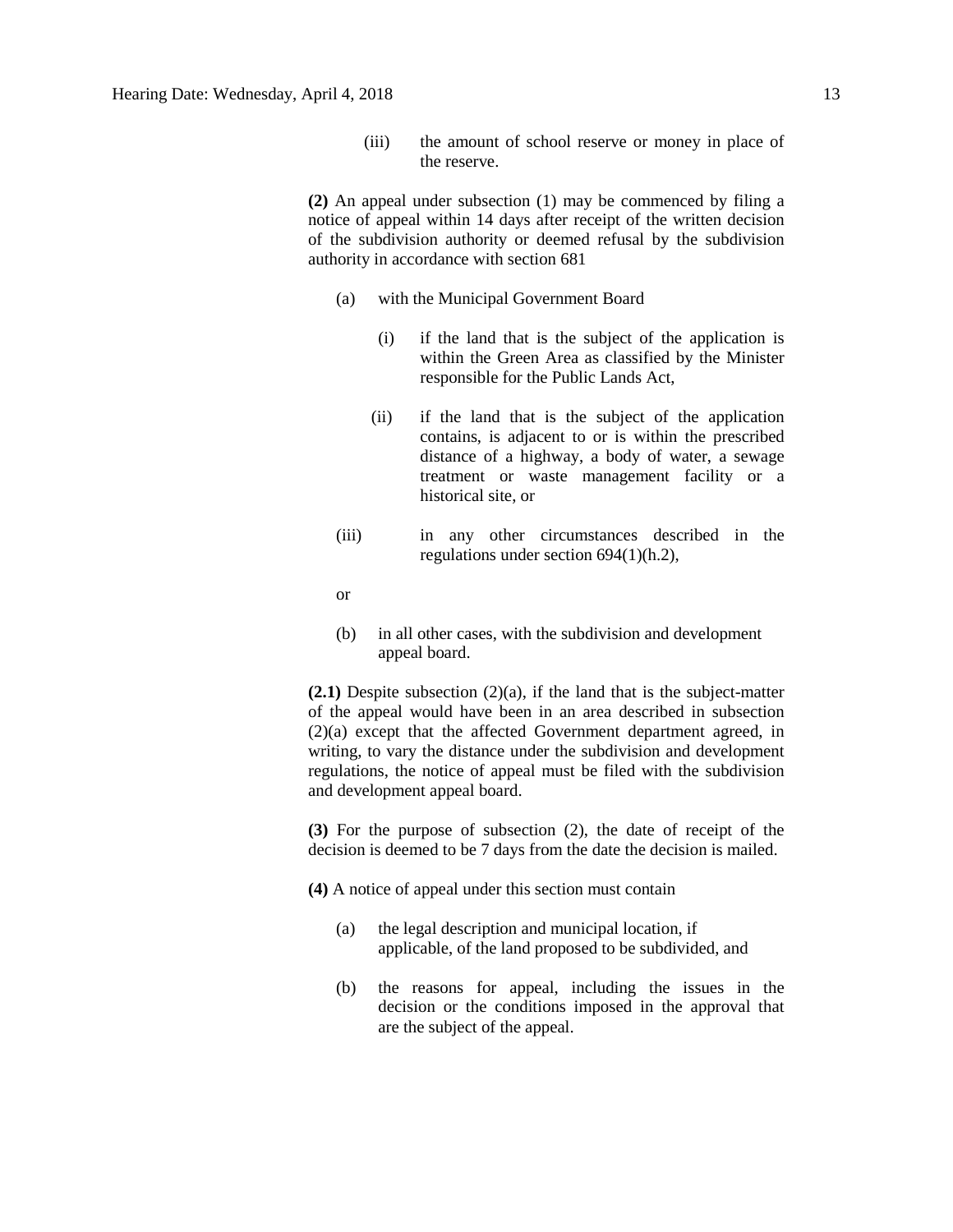**(5)** If the applicant files a notice of appeal within 14 days after receipt of the written decision or the deemed refusal with the wrong board, that board must refer the appeal to the appropriate board and the appropriate board must hear the appeal as if the notice of appeal had been filed with it and it is deemed to have received the notice of appeal from the applicant on the date it receives the notice of appeal from the first board.

### **Hearing and decision**

**680(1)** The board hearing an appeal under section 678 is not required to hear from any person or entity other than

- (a) a person or entity that was notified pursuant to section 679(1), and
- (b) each owner of adjacent land to the land that is the subject of the appeal,

or a person acting on any of those persons' behalf.

**(1.1)** For the purposes of subsection (1), "adjacent land" and "owner" have the same meanings as in section 653.

**(2)** In determining an appeal, the board hearing the appeal

- (a) must act in accordance with any applicable ALSA regional plan;
- (a.1) must have regard to any statutory plan;
- (b) must conform with the uses of land referred to in a land use bylaw;
- (c) must be consistent with the land use policies;
- (d) must have regard to but is not bound by the subdivision and development regulations;
- (e) may confirm, revoke or vary the approval or decision or any condition imposed by the subdivision authority or make or substitute an approval, decision or condition of its own;
- (f) may, in addition to the other powers it has, exercise the same power as a subdivision authority is permitted to exercise pursuant to this Part or the regulations or bylaws under this Part.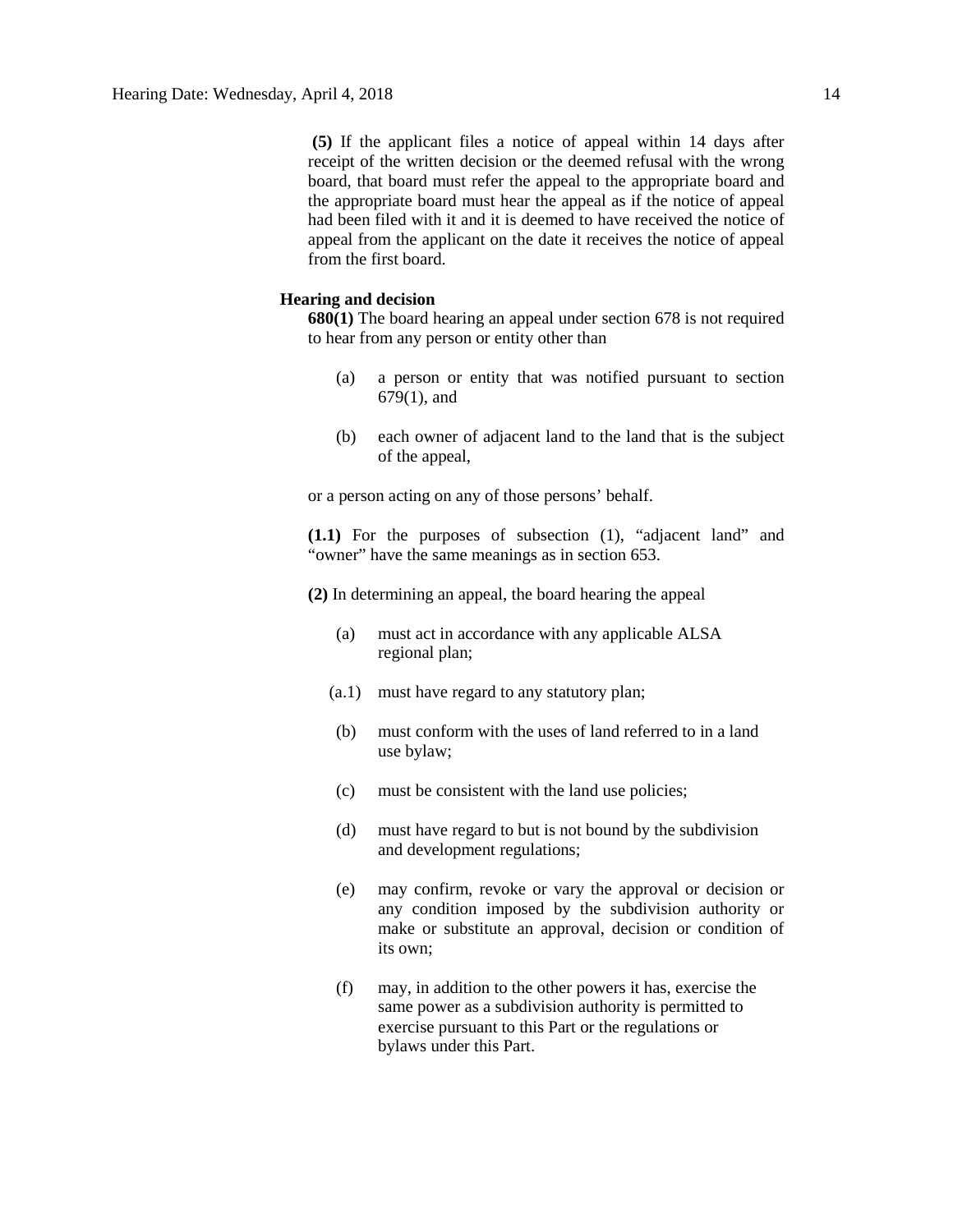#### **Approval of application**

**654(1)** A subdivision authority must not approve an application for subdivision approval unless

- (a) the land that is proposed to be subdivided is, in the opinion of the subdivision authority, suitable for the purpose for which the subdivision is intended.
- (b) the proposed subdivision conforms to the provisions of any growth plan under Part 17.1, any statutory plan and, subject to subsection (2), any land use bylaw that affects the land proposed to be subdivided,
- (c) the proposed subdivision complies with this Part and Part 17.1 and the regulations under those Parts, and
- (d) all outstanding property taxes on the land proposed to be subdivided have been paid to the municipality where the land is located or arrangements satisfactory to the municipality have been made for their payment pursuant to Part 10.
- **(1.1)** A decision of a subdivision authority must state
	- (a) whether an appeal lies to a subdivision and development appeal board or to the Municipal Government Board, and
	- (b) if an application for subdivision approval is refused, the reasons for the refusal.

**(1.2)** If the subdivision authority is of the opinion that there may be a conflict or inconsistency between statutory plans, section 638 applies in respect of the conflict or inconsistency.

**(2)** A subdivision authority may approve an application for subdivision approval even though the proposed subdivision does not comply with the land use bylaw if, in its opinion,

- (a) the proposed subdivision would not
	- (i) unduly interfere with the amenities of the neighbourhood, or
	- (ii) materially interfere with or affect the use, enjoyment or value of neighbouring parcels of land,

and

(b) the proposed subdivision conforms with the use prescribed for that land in the land use bylaw.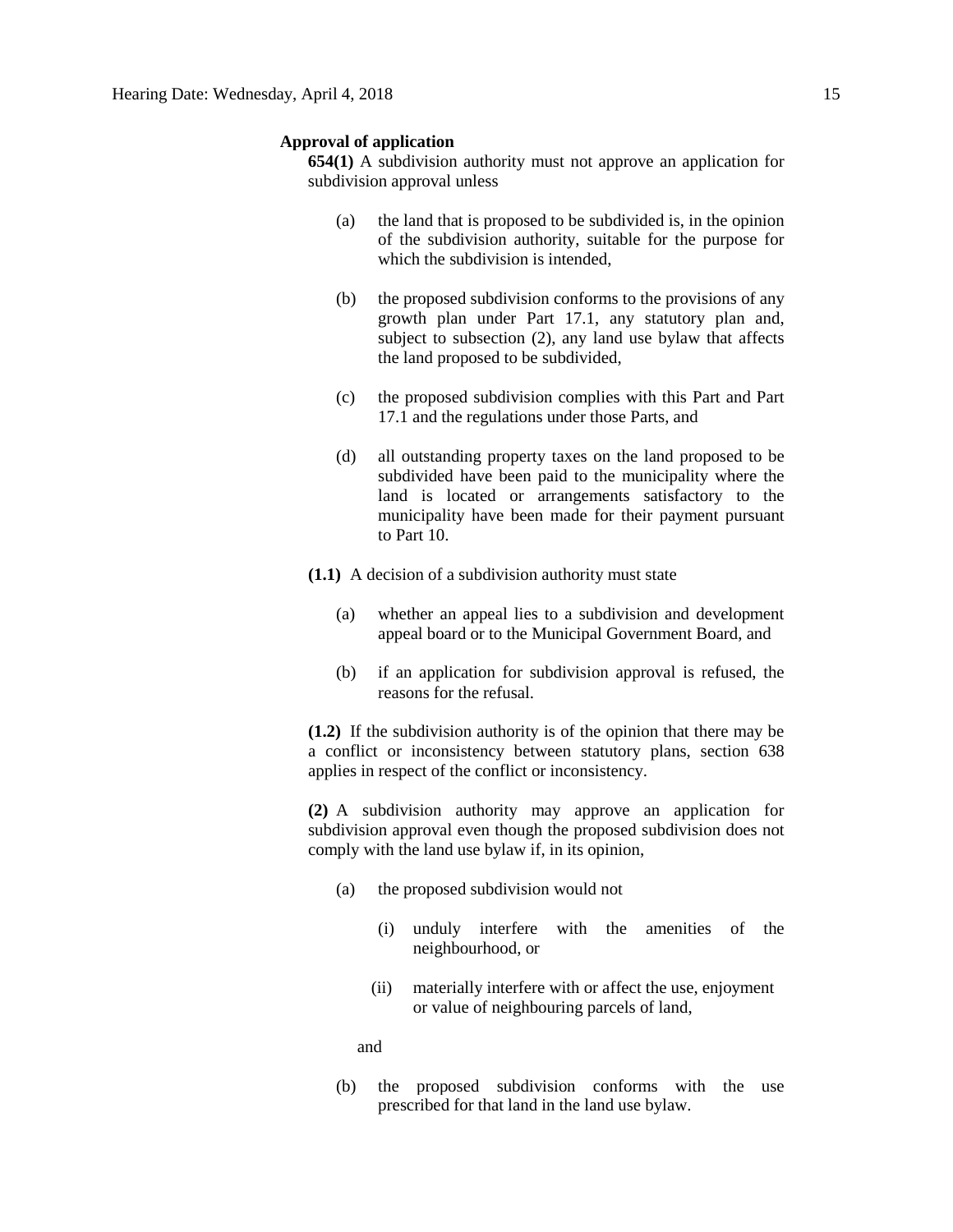**(3)** A subdivision authority may approve or refuse an application for subdivision approval.

#### **General Provisions from the** *Edmonton Zoning Bylaw:*

Under section 150.2(6), **Semi-detached Housing** is a **Permitted Use** in the (RF4) Semi-Detached Residential Zone.

Under section 7.2(7), **Semi-detached Housing** means:

development consisting of a building containing only two Dwellings joined in whole or in part at the side or rear with no Dwelling being placed over another in whole or in part. Each Dwelling has separate, individual, and direct access to Grade. This type of development is designed and constructed as two Dwellings at the time of initial construction of the building. This Use does not include Secondary Suites or Duplexes.

Section 150.1 states that the **General Purpose** of the **(RF4) Semi-Detached Residential Zone** is "to provide a zone primarily for Semi-detached Housing and Duplex Housing."

#### *Site*

Section 150.4(2) states the following with respect to Site Regulations for Semi-detached and Duplex Housing:

- a. the minimum Site area shall be  $442.2 \text{ m}^2$ ;
- b. the minimum Site Width shall be  $13.4$  m, where a Lane exists;
- c. the minimum Site Width shall be  $15.0 \text{ m}$ , where no Lane exists; and
- d. the minimum Site depth shall be [30.0 m.](javascript:void(0);)

Under section 6.1(101), **Site** means "an area of land consisting of one or more abutting Lots."

Under section 6.1(103), **Site Depth** means "the distance between the mid-points of the Front Lot Line and the mid-points of the Rear Lot Line."

Under section 6.1(105), **Site Width** means "the horizontal distance between the side boundaries of the Site measured at a distance from the Front Lot Line equal to the required Front Setback for the Zone."

Under section 6.1(43), **Front Lot Line** means: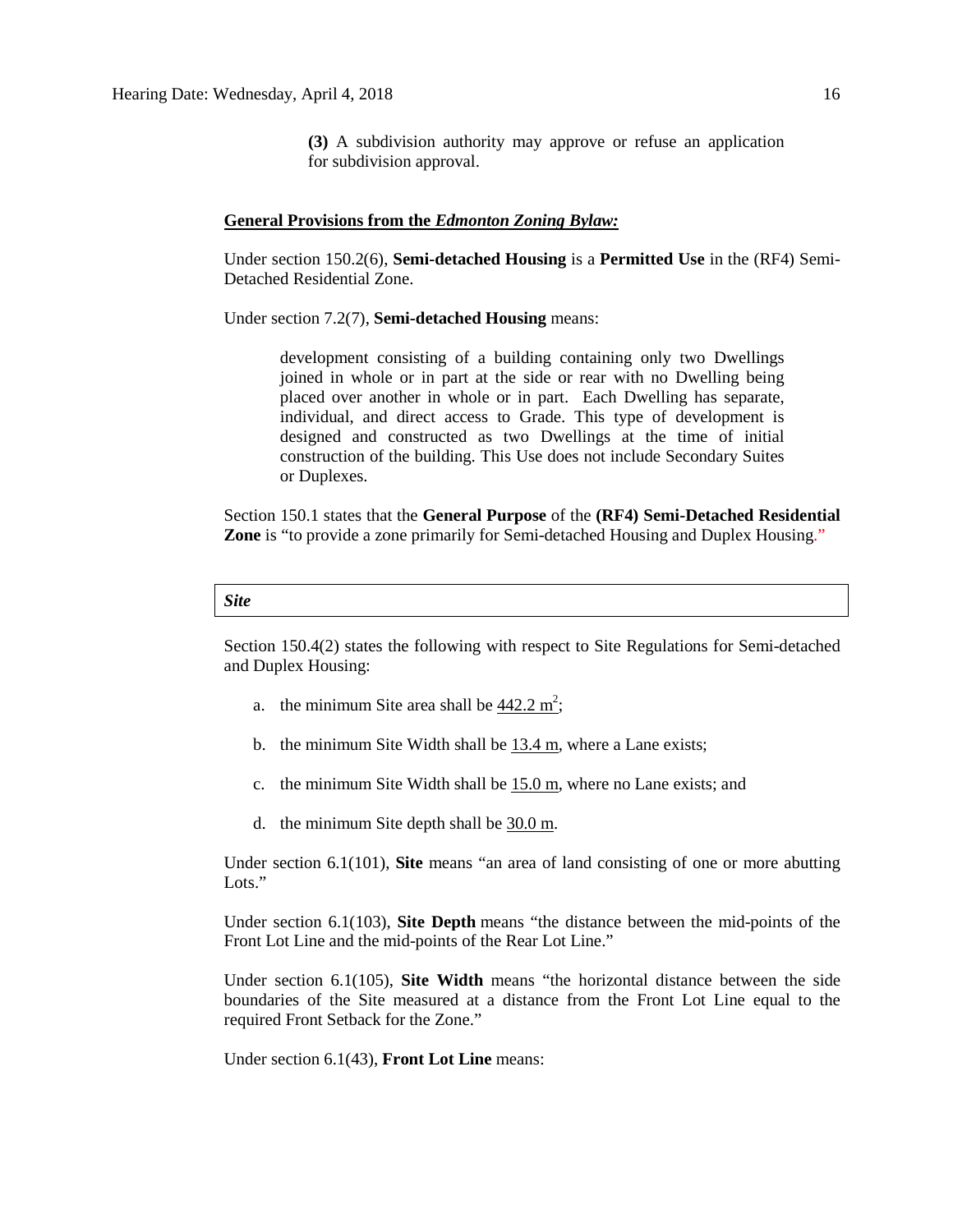the property line separating a lot from an abutting public roadway other than a Lane. In the case of a Corner Lot, the Front Line is the shorter of the property lines abutting a public roadway, other than a Lane. In the case of a Corner Lot formed by a curved corner, the Front Lot Line shall be the shorter of the two segments of the property line lying between the point determined to be the actual corner and the two points at the extremities of that property line;



### **Development Officer's Determination**

**The proposed subdivision does not comply with the minimum Development Regulati ons identified in Section 150.4(2) of the City of Edmonton Zoning Bylaw. The minim um site depth identified in the (RF4) Semi-detached Residential Zone for permitted and discretionary uses is 30.0 metres. The site depth of proposed Lot A is 22.86 metres and is therefore deficient by 7.14 metres or 23.8 %. The site depth of proposed Lot B is 15.25 metres and is therefore deficient by 14.75 metres or 49.2%. This proposal will result in site depths, and ultimately lot sizes, that are uncharacteristically small when compared to properties on the adjacent block faces.** [unedited]

#### Notice to Applicant/Appellant

Provincial legislation requires that the Subdivision and Development Appeal Board issue its official decision in writing within fifteen days of the conclusion of the hearing. Bylaw No. 11136 requires that a verbal announcement of the Board's decision shall be made at the conclusion of the hearing of an appeal, but the verbal decision is not final nor binding on the Board until the decision has been given in writing in accordance with the *Municipal Government Act*.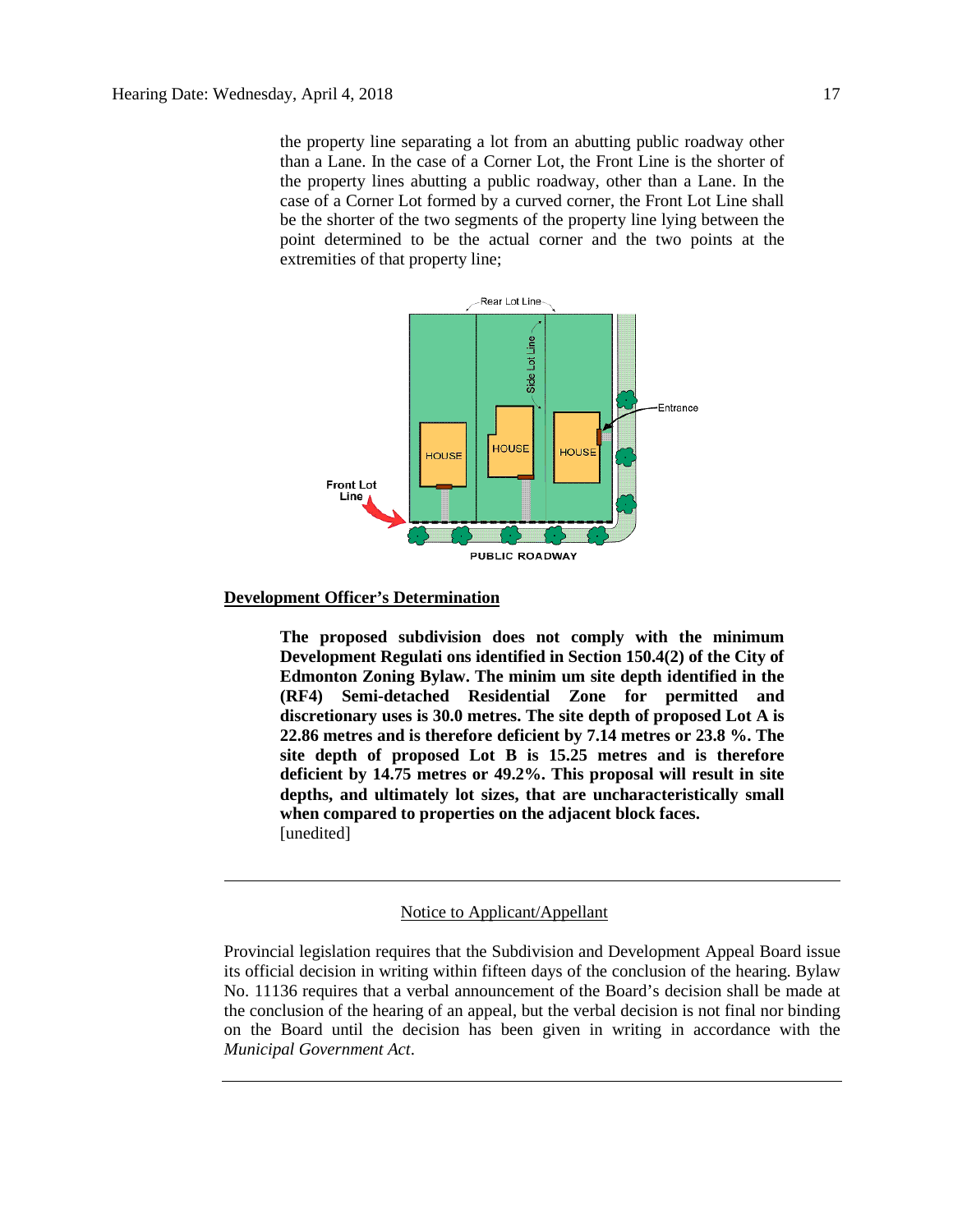

**Subdivision Authority** 

7th Floor, Edmonton Tower 10111 - 104 Avenue NW Edmonton, Alberta T5J 0J4

February 22, 2018

File No. LDA18-0023

RE: Tentative plan of subdivision to create separate titles for a semi-detached dwelling from Lot 1, Block 10, Plan 4830 Q, located north of north of 128 Avenue NW and east of 88 Street NW; KILLARNEY

#### The Subdivision by Plan is REFUSED on February 22, 2018 for the following reason:

1. The proposed subdivision does not comply with the minimum Development Regulations identified in Section 150.4(2) of the City of Edmonton Zoning Bylaw. The minimum site depth identified in the (RF4) Semi-detached Residential Zone for permitted and discretionary uses is 30.0 metres. The site depth of proposed Lot A is 22.86 metres and is therefore deficient by 7.14 metres or 23.8%. The site depth of proposed Lot B is 15.25 metres and is therefore deficient by 14.75 metres or 49.2%. This proposal will result in site depths, and ultimately lot sizes, that are uncharacteristically small when compared to properties on the adjacent block faces.

Please be advised that an appeal may be lodged in accordance to Section 678 of the Municipal Government Act with the Subdivision and Development Appeal Board, 10019 - 103 Avenue NW, Edmonton Alberta, T5J 0G9, within 14 days from the date of the receipt of this decision. The date of receipt of the decision is deemed to be seven (7) days from the date the decision is mailed.

If you have further questions, please contact Stephanie Mah at stephanie.mah@edmonton.ca or 780-442-5387.

Regards,

**Blair McDowell** Subdivision Authority

BM/sm/Posse #270639194-001

Enclosure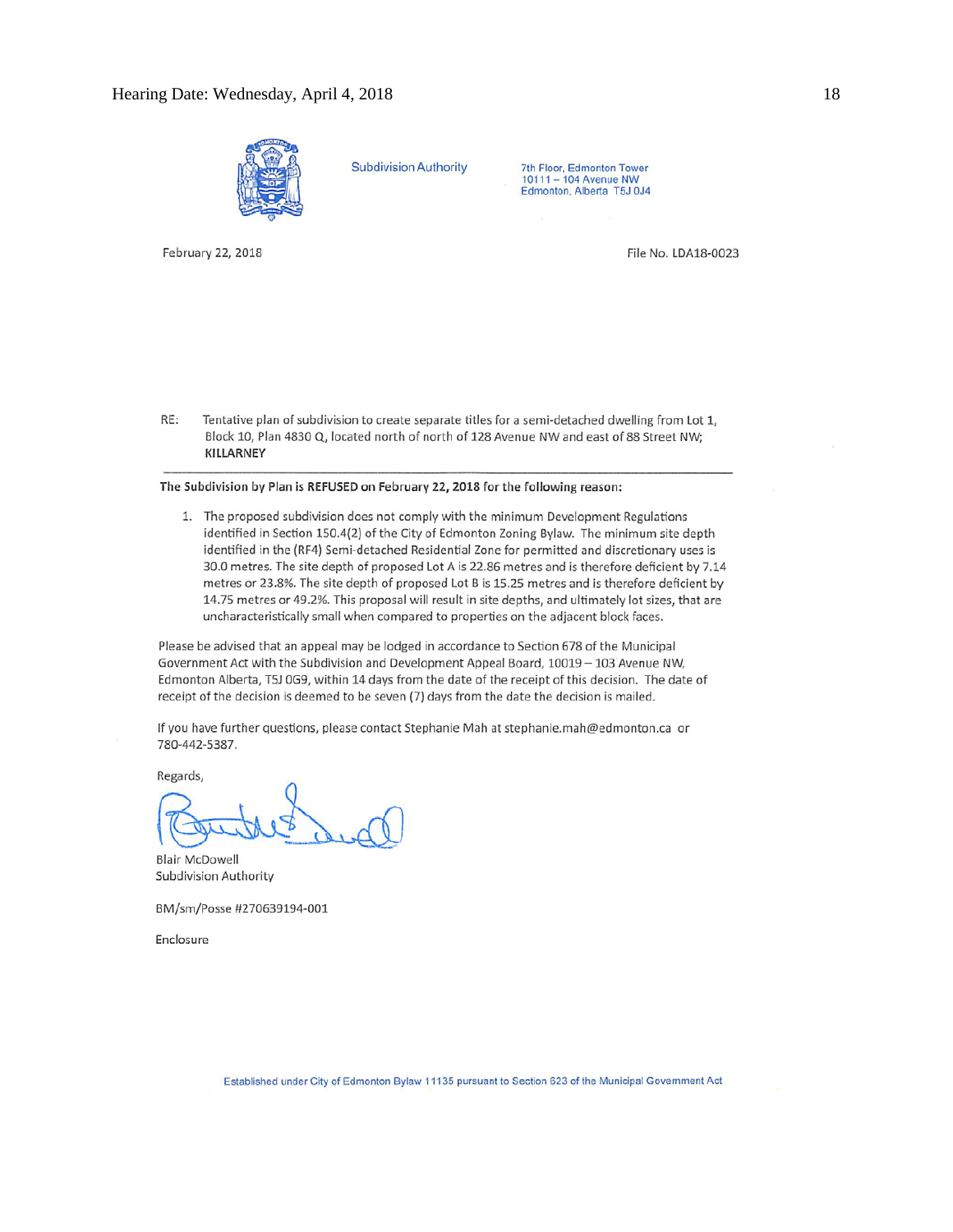

128 AVENUE